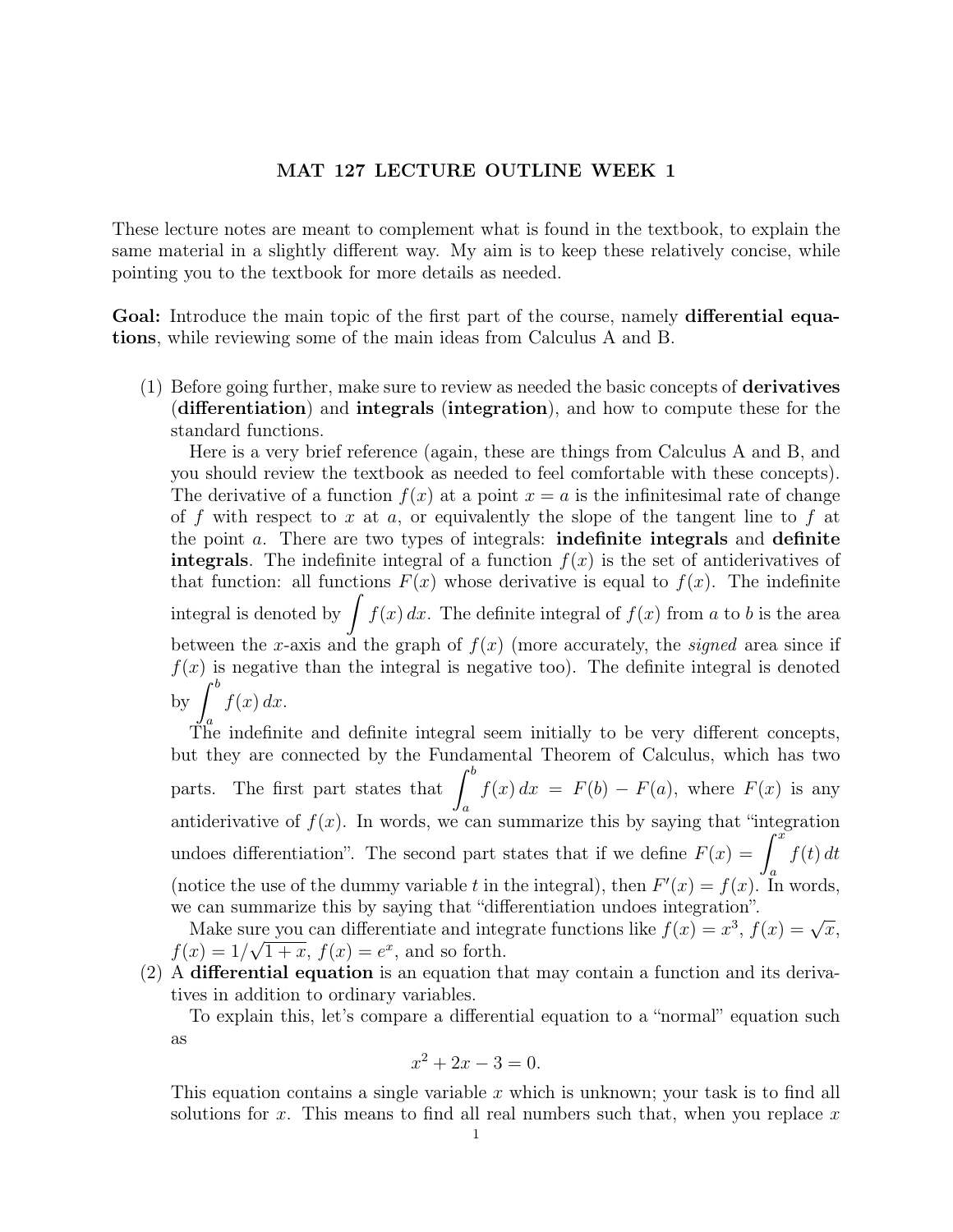by that number in the equation and evaluate, you obtain equality between the left and right hand sides.

An equation can have no solutions, a single solutions, or many solutions. You may recognize the equation here as a quadratic equation, meaning an equation that can be put into the form  $ax^2 + bx + c = 0$  for real numbers a, b, c. There are certain standard methods that can be used to solve a quadratic equation. For example, the equation here may be factored as  $(x+3)(x-1) = 0$ . By writing the equation in factored form, it becomes clear that the equation has two solutions:  $x = -3$  and  $x = 1$ . Another method is to use the quadratic formula:

.

$$
x = \frac{-b \pm \sqrt{b^2 - 4ac}}{2a}
$$

Observe that  $a = 1$ ,  $b = 2$  and  $c = -3$ . So the quadratic formula gives

$$
x = \frac{-2 \pm \sqrt{2^2 - 4(1)(-3)}}{2(1)} = \frac{-2 \pm \sqrt{4+12}}{2} = \frac{-2 \pm 4}{2} = -3, 1.
$$

In fact, any quadratic equation has either zero, one or two real solutions, which can always be found using the quadratic formula. [If you allow for solutions that are complex numbers, then every quadratic has one or two solutions.]

(3) In a differential equation, the unknown is a function rather than a number. This is the first main difference between a differential equation and a "normal" equation.

First, a word on notation. Most commonly, we treat x as an **independent vari**able and y as a dependent variable that depends on x. Another way to say this is that we consider y as a function of x. This can be expressed by writing  $y = f(x)$ . Thus the letters x and y both can appear in a differential equation, though their roles are not interchangeable. (Sometimes we use  $t$  as the independent variable instead of  $x$ , such as when the variable represents "time")

The other main difference between a differential equation an a "normal" equation is that we allow derivatives of the dependent variable to appear. The bulk of Calculus A was devoted to studying the **derivative** of a function  $y = f(x)$ , which represents the instantaneous rate of change of f at the time x. The derivative of function  $y = f(x)$ is denoted by  $f'(x)$ ,  $\frac{dy}{dx}$ ,  $\frac{df}{dx}(x)$ ,  $y'(x)$ , or y'. Notice that all of these notations mean the same thing, although context might make one notation most convenient in a particular circumstance. In differential equations, it is common to use the notation  $y'$  to be concise, with the understanding that the independent variable (which we take the derivative with respect to) is  $x$ .

Multiple derivatives can also appear in a differential equation, such as  $y''$  and  $y'''$ . The order of a differential equation is the largest order derivative appearing in that equation.

(4) Here is our first example of a differential equation:

$$
y' + xy = 0.
$$

To emphasize again, x is the (independent) variable and y is a function of x:  $y = f(x)$ . To solve this differential equation means to find a function  $f(x)$  such that, when we replace  $\gamma$  by this function and simplify, we obtain equality between the left and right hand sides. Note that a differential equation can have no solutions or many solutions. Even if a solution exists, it is often very hard or even impossible to write it as a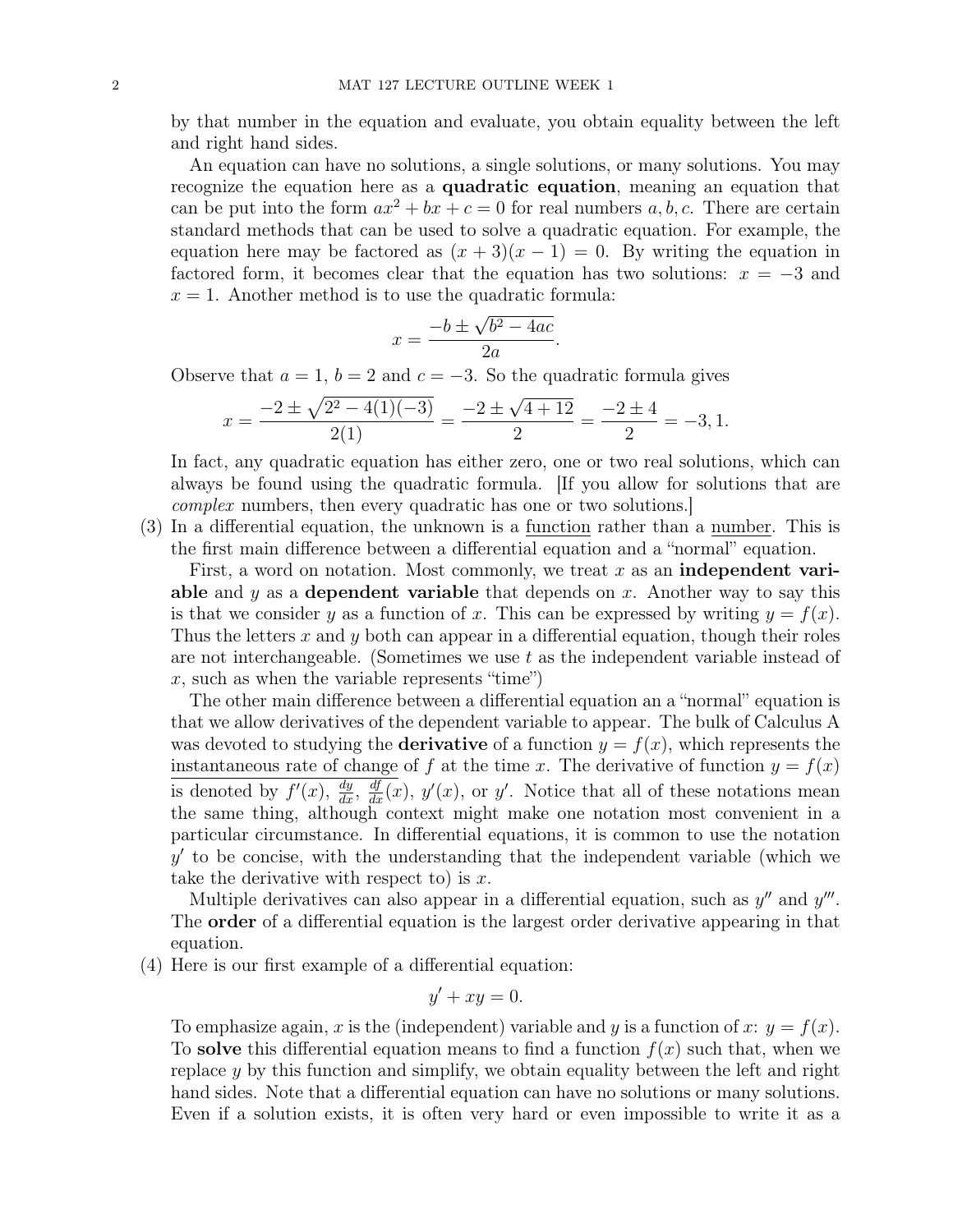formula with the standard operations (addition, multiplication, etc.) or functions (exponential, trigonometric, etc.). Soon, we will cover certain useful methods for solving differential equations.

On the other hand, it is straightforward to verify whether a given function is or is not a solution to a differential equation. We simply substitute the function and evaluate it. This includes computing any derivatives of a function that appear in the equation, which can be done using techniques from Calculus A (the chain rule, product rule, quotient rule, etc.).

For the example above, we will propose the solution  $y = e^{-x^2/2}$ . The derivative y' can be computed using the chain rule along with the rules for exponential functions and polynomials:

$$
y' = e^{-x^2/2} \left(\frac{-2x}{2}\right) = -xe^{-x^2/2}.
$$

Substituting this into the differential equation gives

$$
y' + xy = -xe^{-x^2/2} + xe^{-x^2/2} = 0.
$$

So we have checked that  $y = e^{-x^2/2}$  is a solution to the differential equation. This is not the only solution; you can also take  $y = ae^{-x^2/2}$  for any real number a.

(5) There is one basic type of differential equation that can be solved easily. These are equations of the form  $y' = g(x)$ . For example, consider the equation

$$
y' = e^x + 2x - 5.
$$

The point is that we have " $y''$ " on the left-hand side, and only things containing the variable x on the right-hand side.

This equation can be solved by integration:

$$
y = \int e^x + 2x - 5 dx = e^x + x^2 - 5x + C,
$$

where  $C$  is a constant. Recall the Fundamental Theorem of Calculus: that integration and differentiation (i.e., taking a derivative) are inverses in a precise way. That is, each operation undoes the other one.

We have found the general solution to the differential equation. That is, all functions satisfying the differential equation  $y' = e^x + 2x - 5$  are of the form  $y =$  $e^x + x^2 - 5x + C$ . The mathematical justification for this is the fact that any two functions with the same derivative differ by a constant. By picking the value of  $C$ , we obtain **particular** solutions to the differential equation, such as  $y = e^x + x^2 - 5x$ ,  $y = e^x + x^2 - 5x - 1$  or  $y = e^x + x^2 - 5x + 47/3$ .

- (6) Often, a differential equation comes paired with one or more initial values that force the equation to have a unique solution. Say that, in the previous example, we have the initial value  $y(0) = 6$ . Note that  $y(0) = e^{0} + 0^{2} - 5(0) + C = 1 + C$ . Thus  $1 + C = 6$ , which implies that  $C = 5$ . Thus this **initial-value problem** has the unique solution  $y = e^x + x^2 - 5x + 5$ .
- (7) Let's do an example of a simple second-order differential equation, which also shows how differential equations very often arise in physics, engineering and the like. This is similar to example 4.6 in the textbook. Imagine throwing a baseball straight up in the air. Then we can measure its height/vertical position as a function of time:  $y = y(t)$ . Neglecting air resistance, the motion of the baseball is given by Newton's